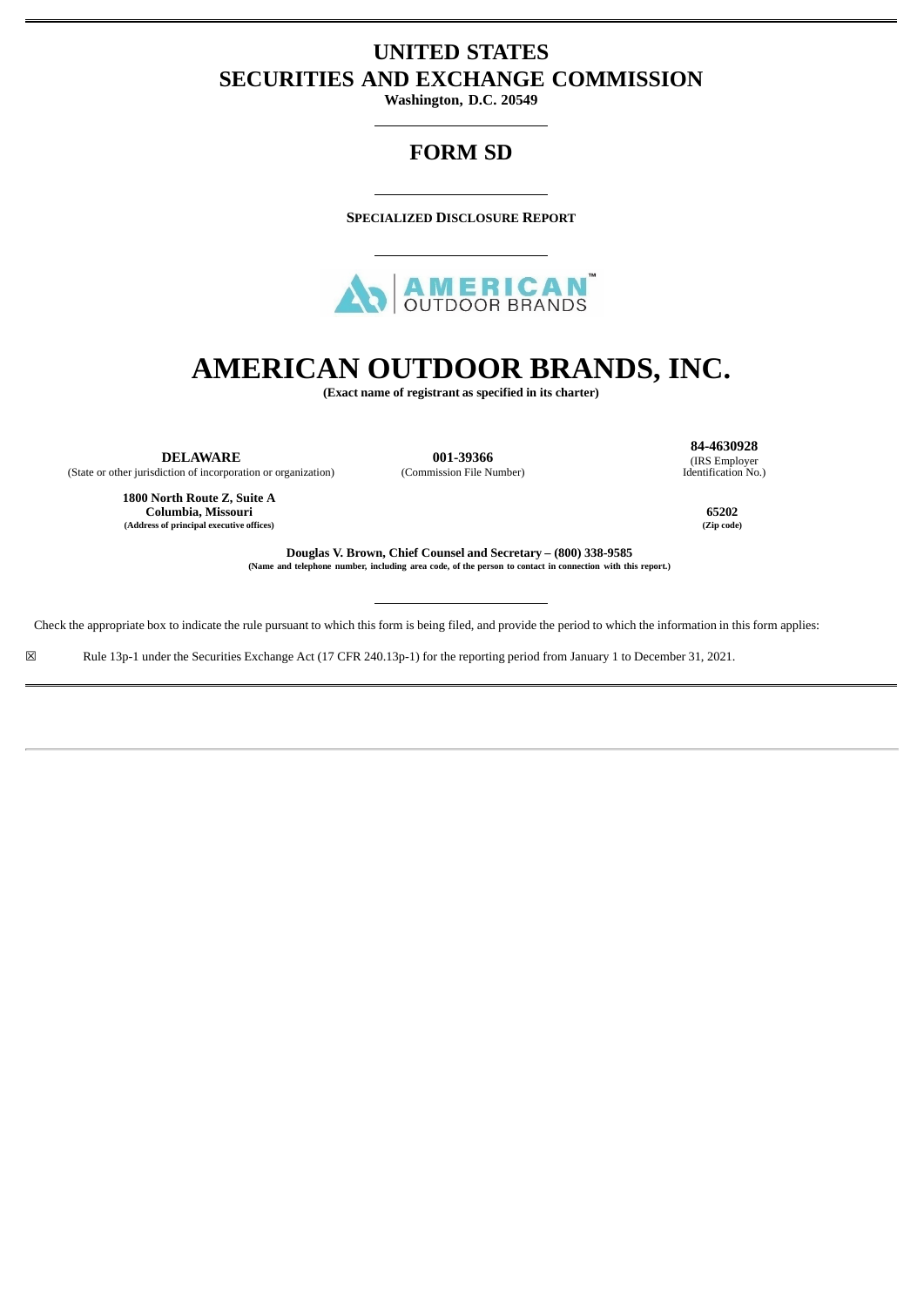## **Section 1 Conflict Minerals Disclosure**

#### **Item 1.01 Conflict Minerals Disclosure and Report**

A copy of American Outdoor Brands, Inc. Conflict Minerals Report is filed as Exhibit 1.01 hereto and is publicly available at *https://ir.aob.com/corporate-governance/conflict-minerals*. The content of our website as referred to in this Form SD is included for general information only and is not incorporated by reference into this Form SD.

| <b>Item 1.02</b> | <b>Exhibits</b>                 |
|------------------|---------------------------------|
| Exhibit 1.01     | <b>Conflict Minerals Report</b> |
| <b>Section 2</b> | <b>Exhibits</b>                 |

**Item 2.01 Exhibits**

The following exhibit is filed as part of this report:

Exhibit 1.01 – Conflict Minerals Report as required by Items 1.01 and 1.02 of this Form.

\* \* \* \* \*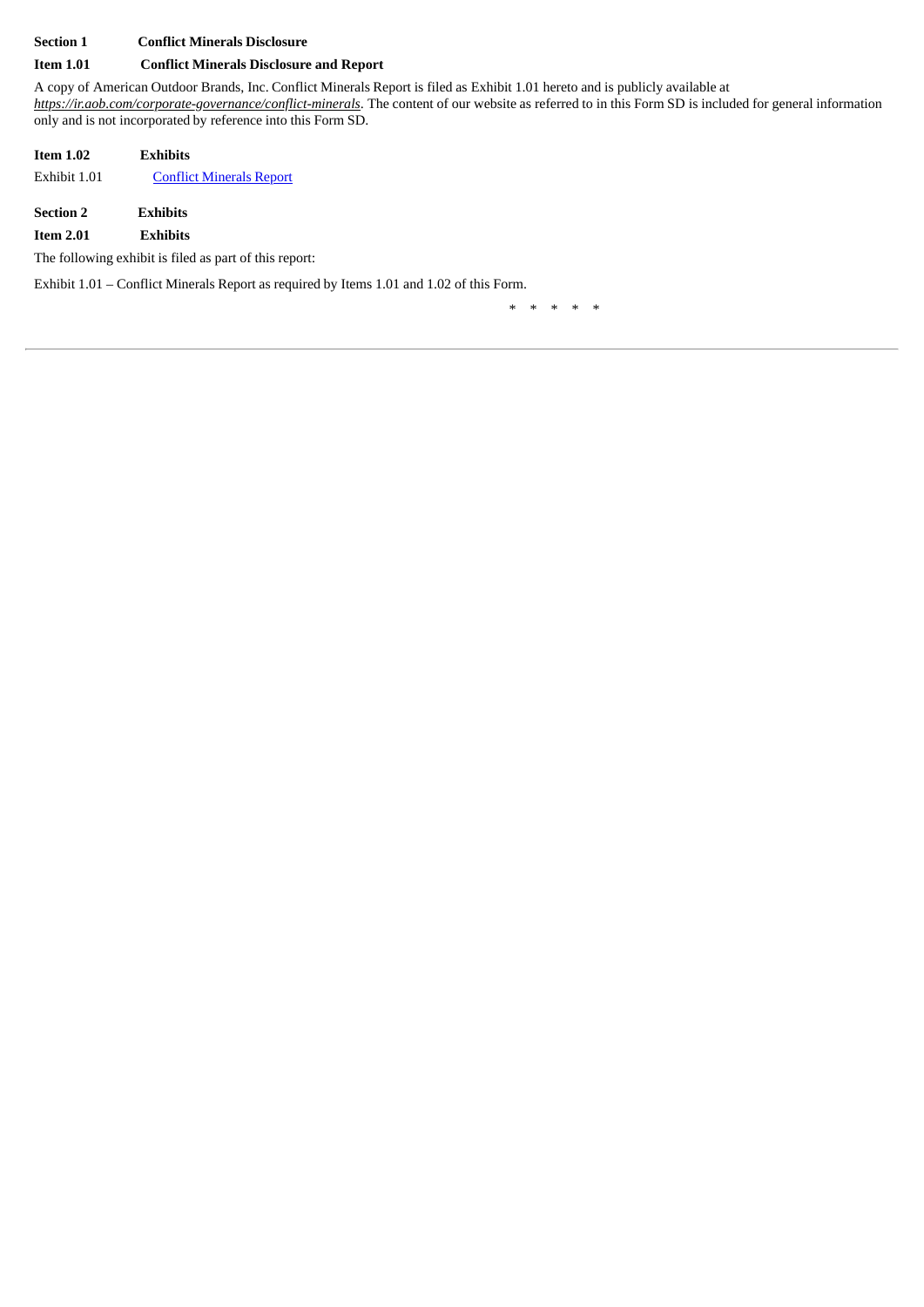## **SIGNATURES**

Pursuant to the requirements of the Securities Exchange Act of 1934, the registrant has duly caused this report to be signed on its behalf by the duly authorized undersigned.

AMERICAN OUTDOOR BRANDS, INC., a Delaware corporation

By: */s/ Douglas V. Brown* Dated:May 31, 2022

Douglas V. Brown *Chief Counsel and Corporate Secretary*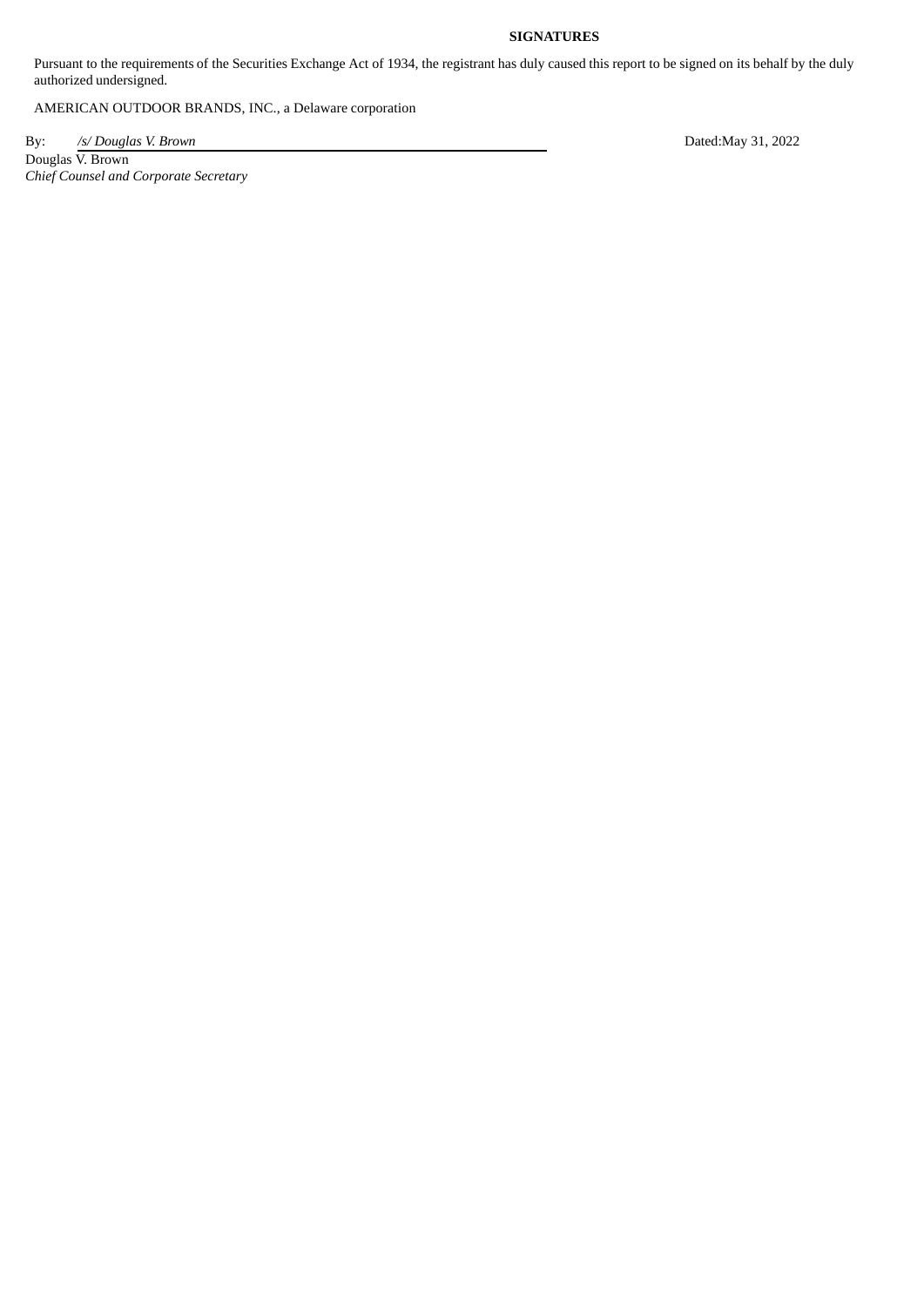# **AMERICAN OUTDOOR BRANDS, INC. CONFLICT MINERALS REPORT FOR THE REPORTING PERIOD JANUARY 1, 2021 TO DECEMBER 31, 2021**

#### <span id="page-3-0"></span>**INTRODUCTION**

This Conflict Minerals Report for American Outdoor Brands, Inc. ("AOB," "Company," "we," or "our") is provided for the reporting period January 1, 2021 to December 31, 2021, and is presented to comply with Rule 13p-1 under the Securities Exchange Act of 1934 (the "Rule"), and the Public Statement on the Effect of the Recent Court of Appeals Decision on the Conflict Minerals Rule issued by the Director of the Division of Corporation Finance of the Securities and Exchange Commission on April 29, 2014 (the "SEC Statement"). The Rule was adopted by the Securities and Exchange Commission (the "SEC") to implement reporting and disclosure requirements related to conflict minerals as directed by the Dodd-Frank Wall Street Reform and Consumer Protection Act ("Dodd-Frank Act"). The Rule imposes certain reporting obligations on SEC registrants whose manufactured products contain tin, tantalum, tungsten, or gold ("3TG," also defined by the Rule as "conflict minerals"), and who have reason to believe that the products they manufacture, or contract to manufacture, contain conflict minerals that are necessary to the functionality or production of those products. If the SEC registrant has reason to believe that any conflict minerals may have originated in the Democratic Republic of the Congo or an adjoining country, or is unable to determine the country of origin of those conflict minerals, the SEC registrant is required to submit a Conflict Minerals Report to the SEC that includes a description of the measures it took to exercise due diligence on the conflict minerals' source and chain of custody.

#### **COMPANY BACKGROUND**

AOB is a leading provider of outdoor products and accessories encompassing hunting, fishing, camping, shooting, and personal security and defense products for rugged outdoor enthusiasts. We conceive, design, produce or source, and sell products and accessories, including shooting supplies, rests, vaults, and other related accessories; lifestyle products such as premium sportsman knives and tools for fishing and hunting; land management tools for hunting preparedness; harvesting products for post-hunt or post-fishing activities; electro-optical devices, including hunting optics, firearm aiming devices, flashlights, and laser grips; reloading, gunsmithing, and firearm cleaning supplies; and survival, camping, and emergency preparedness products. Our owned brands include Caldwell®, Wheeler®, Tipton®, Frankford Arsenal®, LaserLyte®, Lockdown®, Hooyman®, BOG®, Crimson Trace®, Imperial®, Schrade®, Old Timer®, Uncle Henry®, BUBBA®, MEAT!™, and ust®, and we license for use in association with certain products we sell additional brands, including Smith & Wesson® Accessories, M&P® Accessories, and Thompson/Center™ Arms.

A copy of the Company's Conflict Mineral Policy is available on our website at *https://ir.aob.com/corporate-governance/conflict-minerals*.

#### **REPORT**

This Conflict Minerals Report is provided for the reporting period January 1, 2021 to December 31, 2021 in accordance with the Rule, the instructions to Form SD, and the SEC Statement. Please refer to the Rule, Form SD and Securities Exchange Release No. 34-67716 for definitions to the terms used in this Report, unless otherwise defined herein.

In accordance with the Rule and the instructions to Form SD, AOB undertook due diligence to determine the source of origin of any necessary conflict minerals used in products it manufactures or contracts to manufacture. In conducting its due diligence, AOB implemented the Organization for Economic Co-operation and Development Due Diligence Guidance for Responsible Supply Chains of Minerals from Conflict-Affected and High-Risk Areas (including the Supplements on Tin, Tantalum and Tungsten, and the Gold Supplement) (Third Edition OECD 2016) ("OECD Guidance"), an internationally recognized due diligence framework.

#### Design of Our Due Diligence Measures

Our conflict minerals due diligence measures have been designed to conform with the OECD Guidance, as applicable, for tin, tantalum, tungsten, gold and downstream companies (as the term is defined in the OECD Guidance), in all material respects. The Company does not make direct purchases of raw ore or unrefined conflict minerals in the Covered Countries. We designed our due diligence measures to:

- 1. design and implement strategies to determine the presence of conflict minerals in our products;
- 2. establish management systems for supply chain due diligence and reporting compliance;
- 3. identify and assess conflict minerals content in our supply chain;
- 4. identify and mitigate any risk for potential non-compliance with the Rule; and
- 5. report on our conflict minerals supply chain due diligence activities, as required by the Rule.

#### Due Diligence Measures Performed

Our due diligence measures for the reporting period January 1, 2021 to December 31, 2021 included the following activities: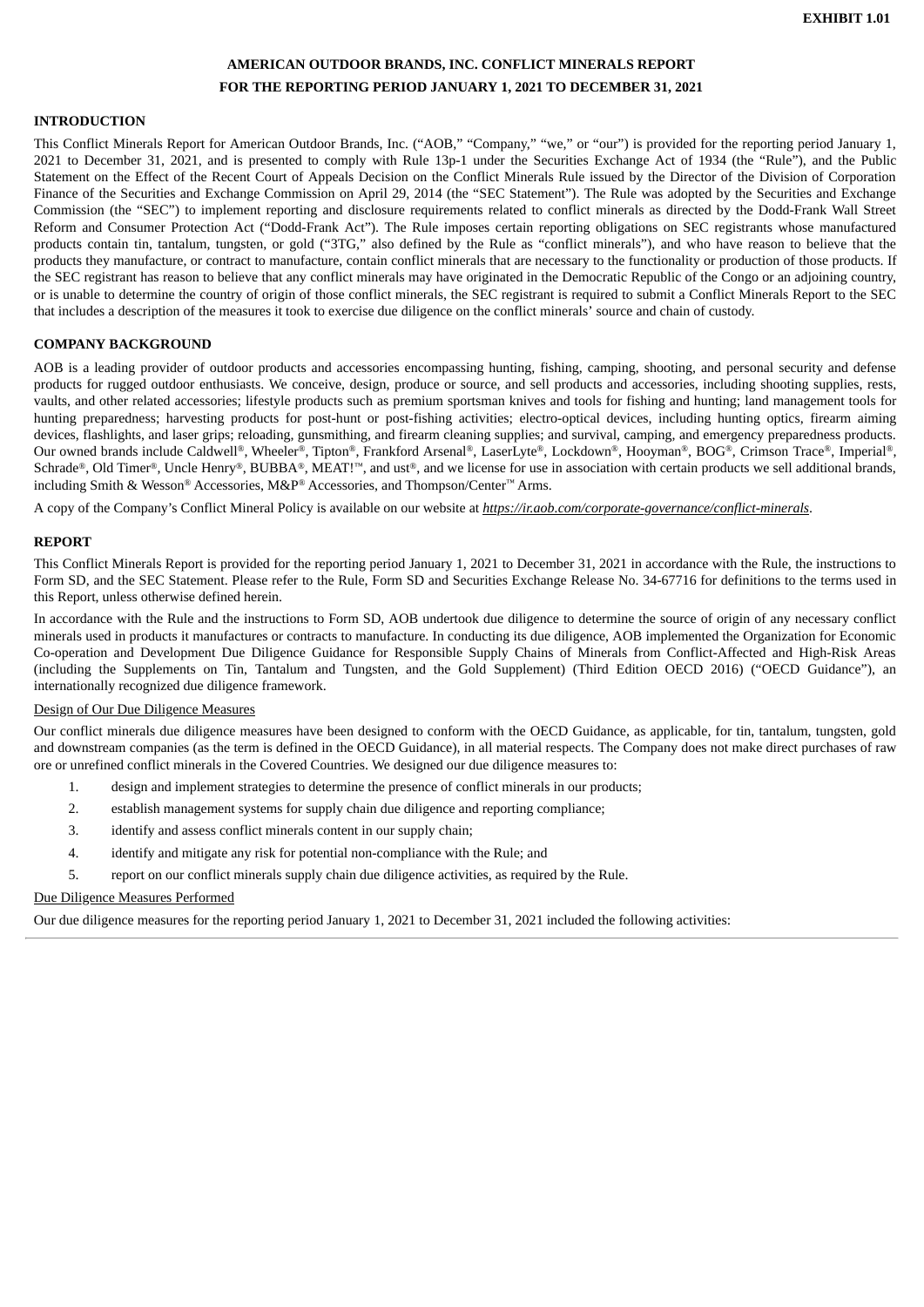- 1. We updated our product taxonomy for the products that were subject to reporting in the 2021 reporting period, and reviewed additions with company product managers, engineers, metallurgists and supply chain personnel, to determine which products or components have the possibility of containing necessary conflict minerals.
- 2. We surveyed any suppliers involved with products or components we determined could possibly contain necessary conflict minerals, to ascertain for each of these conflict minerals (i) whether the product or component contained necessary conflict minerals, (ii) the smelter or refiner where it was processed, (iii) its country of origin, and (iv) its mine of origin.
- 3. We leveraged the due diligence conducted on smelters and refiners by the Responsible Minerals Initiative (the "**RMI**"), and its Responsible Minerals Assurance Process (the "**RMAP**"), by comparing the names of the smelters identified by our suppliers to those identified as compliant in the RMAP. The RMAP uses independent private sector auditors to audit the source, including mines of origin, and chain of custody of the conflict minerals used by smelters and refiners that agree to participate in the RMAP. The smelters and refiners that are found to be RMAP compliant are those for which the independent auditor has verified that the smelter's or refiner's conflict minerals originated from conflict free mines and trading in the Democratic Republic of the Congo or any of its adjoining countries. A list of smelters identified to date, and associated information, is provided hereto as **Attachment A**.

## Determination: 2022 Risk Mitigation

After conducting good faith due diligence on the presence of necessary conflict minerals in certain of the Company's products, AOB has been unable to identify all smelters, refiners in its supply chain and the ultimate source of origin of such minerals. The Company is continuing its efforts to identify and mitigate risks in its supply chain and to obtain complete information from its upstream suppliers. The Company's efforts are necessarily dependent upon the willingness of its supply chain participants to cooperate and assist in this endeavour and there can be no guarantee that the Company will be able to obtain adequate and reliable information upon which to base its analysis.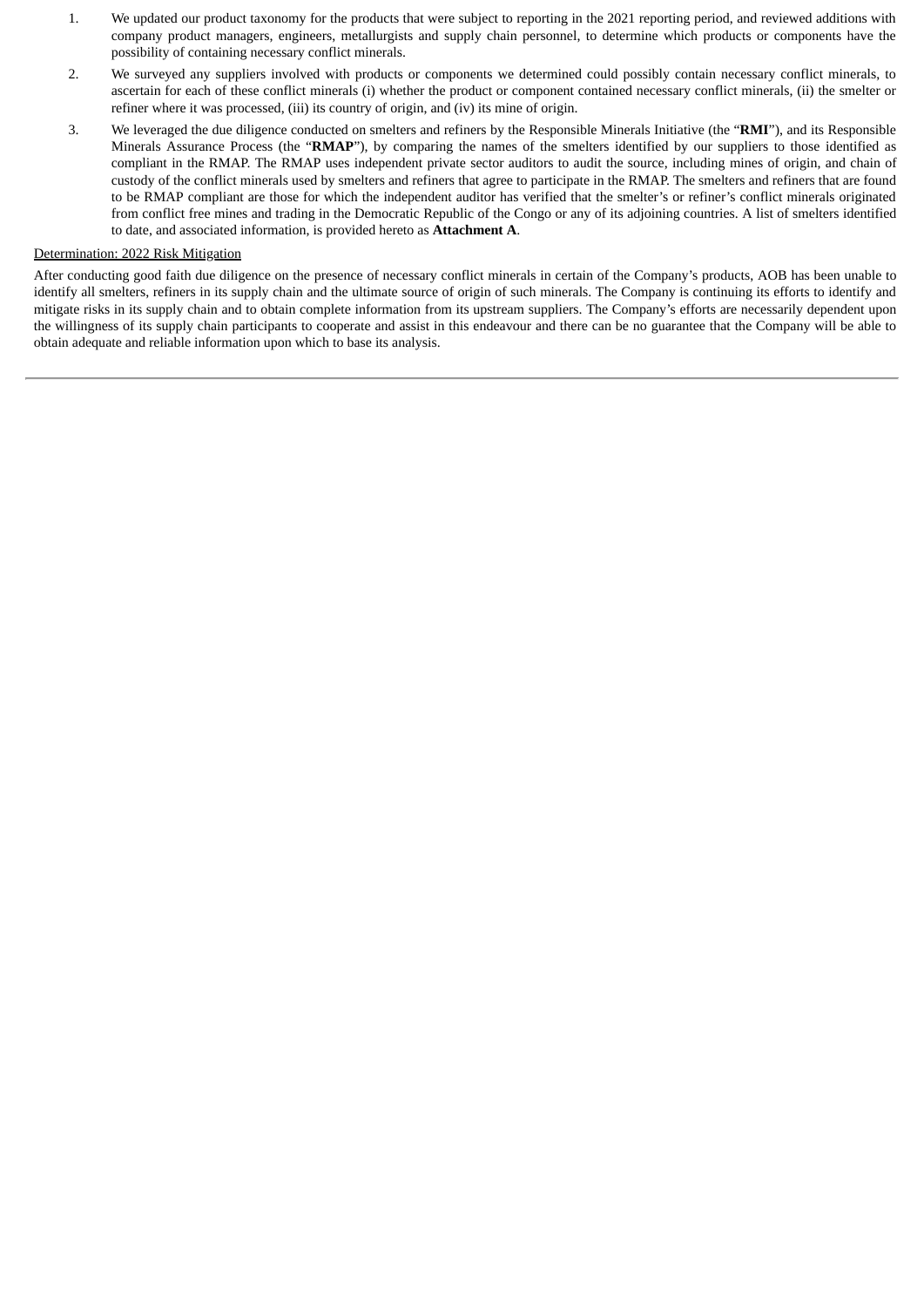## **Attachment A**

# **SMELTER DETAILS**

| <b>Smelter Name</b>                                           | <b>Smelter Country</b>           | 3TC      |
|---------------------------------------------------------------|----------------------------------|----------|
| A.L.M.T. Corp.                                                | Japan                            | Tungsten |
| Agosi AG                                                      | Germany                          | Gold     |
| Aida Chemical Industries Co., Ltd.                            | Japan                            | Gold     |
| Alpha                                                         | <b>United States of America</b>  | Tin      |
| <b>AMG Brasil</b>                                             | <b>Brazil</b>                    | Tantalum |
| AngloGold Ashanti Corrego do Sitio Mineracao                  | <b>Brazil</b>                    | Gold     |
| Argor-Heraeus S.A.                                            | Switzerland                      | Gold     |
| Asahi Pretec Corp.                                            | Japan                            | Gold     |
| Asahi Refining Canada Ltd.                                    | Canada                           | Gold     |
| Asahi Refining USA Inc.                                       | <b>United States of America</b>  | Gold     |
| Asaka Riken Co., Ltd.                                         | Japan                            | Gold     |
| Aurubis AG                                                    | Germany                          | Gold     |
| Bangko Sentral ng Pilipinas (Central Bank of the Philippines) | Philippines                      | Gold     |
| Boliden AB                                                    | Sweden                           | Gold     |
| C. Hafner GmbH + Co. KG                                       | Germany                          | Gold     |
| CCR Refinery - Glencore Canada Corporation                    | Canada                           | Gold     |
| Changsha South Tantalum Niobium Co., Ltd.                     | China                            | Tantalum |
| Chenzhou Diamond Tungsten Products Co., Ltd.                  | China                            | Tungsten |
| Chimet S.p.A.                                                 | Italy                            | Gold     |
| China Tin Group Co., Ltd.                                     | China                            | Tin      |
| Chongyi Zhangyuan Tungsten Co., Ltd.                          | China                            | Tungsten |
| CV Venus Inti Perkasa                                         | Indonesia                        | Tin      |
| D Block Metals, LLC                                           | <b>United States of America</b>  | Tantalum |
| Dowa                                                          | Japan                            | Tin      |
| Dowa                                                          | Japan                            | Gold     |
| Eco-System Recycling Co., Ltd. East Plant                     | Japan                            | Gold     |
| <b>EM</b> Vinto                                               | Bolivia (Plurinational State of) | Tin      |
| Exotech Inc.                                                  | <b>United States of America</b>  | Tantalum |
| F&X Electro-Materials Ltd.                                    | China                            | Tantalum |
| <b>Fenix Metals</b>                                           | Poland                           | Tin      |
| Ganzhou Huaxing Tungsten Products Co., Ltd.                   | China                            | Tungsten |
| Ganzhou Seadragon W & Mo Co., Ltd.                            | China                            | Tungsten |
| Gejiu Kai Meng Industry and Trade LLC                         | China                            | Tin      |
| Gejiu Non-Ferrous Metal Processing Co., Ltd.                  | China                            | Tin      |
| Gejiu Zili Mining And Metallurgy Co., Ltd.                    | China                            | Tin      |
| Global Advanced Metals Aizu                                   | Japan                            | Tantalum |
| Global Advanced Metals Boyertown                              | <b>United States of America</b>  | Tantalum |
| Global Tungsten & Powders Corp.                               | <b>United States of America</b>  | Tungsten |
| Gold Refinery of Zijin Mining Group Co., Ltd.                 | China                            | Gold     |
| Guangdong Hanhe Non-Ferrous Metal Co., Ltd.                   | China                            | Tin      |
| Guangdong Xianglu Tungsten Co., Ltd.                          | China                            | Tungsten |
| H.C. Starck Hermsdorf GmbH                                    | Germany                          | Tantalum |
| H.C. Starck Inc.                                              | <b>United States of America</b>  | Tantalum |
| H.C. Starck Tungsten GmbH                                     | Germany                          | Tungsten |
| Heimerle + Meule GmbH                                         | Germany                          | Gold     |
| Hengyang King Xing Lifeng New Materials Co., Ltd.             | China                            | Tantalum |
| Heraeus Germany GmbH Co. KG                                   | Germany                          | Gold     |
| Heraeus Metals Hong Kong Ltd.                                 | China                            | Gold     |
| Hunan Chunchang Nonferrous Metals Co., Ltd.                   | China                            | Tungsten |
| Hydrometallurg, JSC                                           | <b>Russian Federation</b>        | Tungsten |
| Ishifuku Metal Industry Co., Ltd.                             | Japan                            | Gold     |
| <b>Istanbul Gold Refinery</b>                                 | Turkey                           | Gold     |
| Japan New Metals Co., Ltd.                                    | Japan                            | Tungsten |
| Jiangwu H.C. Starck Tungsten Products Co., Ltd.               | China                            | Tungsten |
| Jiangxi Copper Co., Ltd.                                      | China                            | Gold     |
| JiuJiang JinXin Nonferrous Metals Co., Ltd.                   | China                            | Tantalum |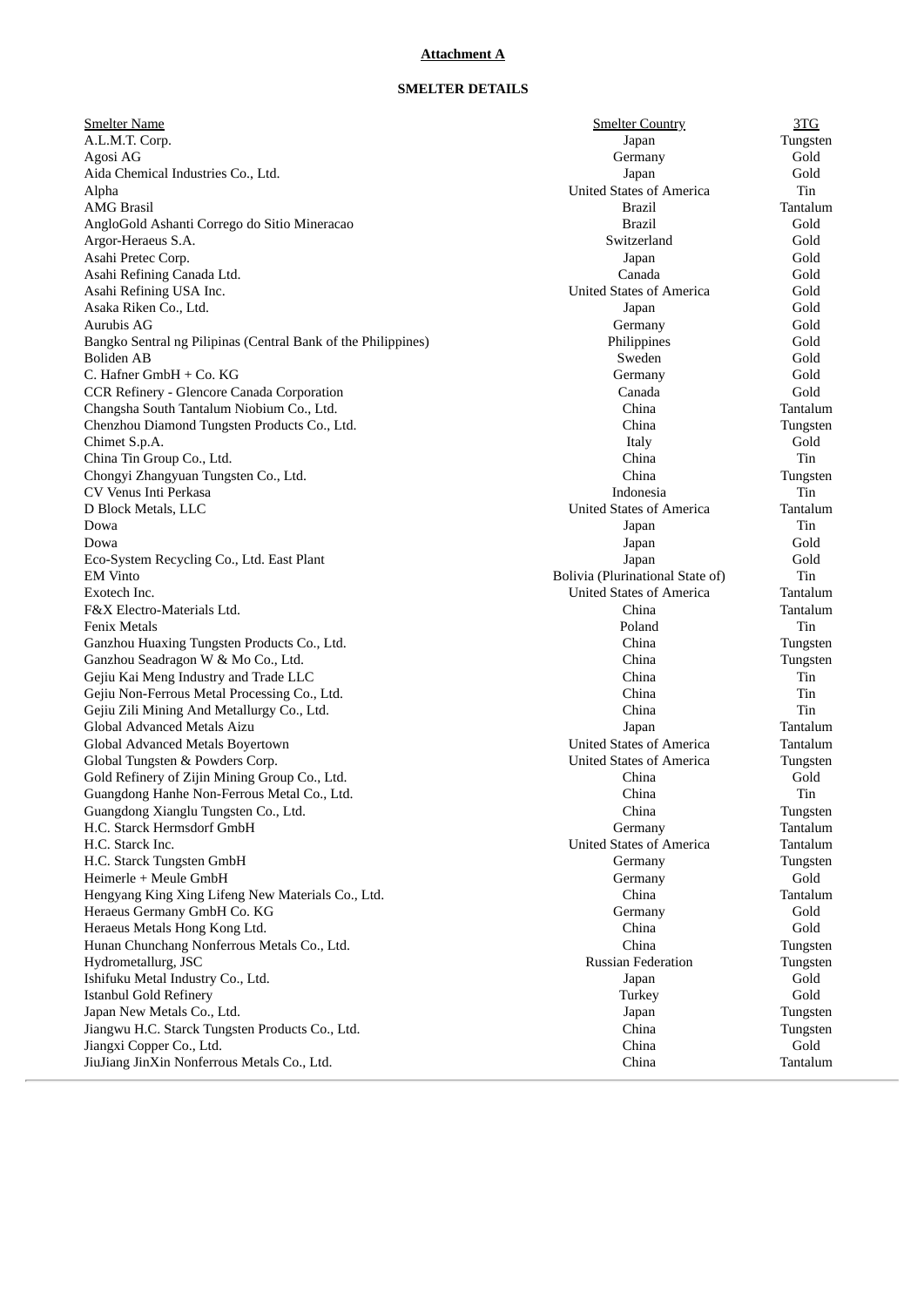Jiujiang Tanbre Co., Lt d. Channels are the contract of the contract of the contract of the contract of the contract of the contract of the contract of the contract of the contract of the contract of the contract of the contract of the contract o JX Nippon Mining & Metals Co., Lto Kennametal Huntsville Kennecott Utah Copper LLC Kojima Chemicals Co., Lto  $d.$  January  $J_{\alpha}$ LS-NIKKO Copper Ind c.  $Re$ Magnu's Minerais Metais e Ligas Ltda Malaysia Smelting Corporation (MSC) Masan High-Tech Materials Materion Matsuda Sangyo Co., Lto d. January 1986. The set of the set of the set of the set of the set of the set of the set of the set of the set of the set of the set of the set of the set of the set of the set of the set of the set of the set of the set Melt Metais e Ligas S.A. Br Metallic Resources, Ind c. Urgently the contract of the contract of the contract of the contract of the contract of the contract of the contract of the contract of the contract of the contract of the contract of the contract of the contract of th Metallo Belgium I  $N.V.$  Be Metallo Spain S.L.U. Specific that the set of the set of the set of the set of the set of the set of the set of the set of the set of the set of the set of the set of the set of the set of the set of the set of the set of the set of the Metalor Technologies (Hong Kong) Lto Metalor Technologies (Singapore) Pte., Lto Metalor Technologies S.A. Svetlands and Svetlands and Svetlands Svetlands and Svetlands and Svetlands Svetlands Svetlands and Svetlands Sv Metalor USA Refining Corporation Metalurgica Met-Mex Penoles S.A. De Mineracao Taboca S.A. Br Mineracao Taboca S.A. Br Minsur Mitsubishi Materials Corporation Mitsubishi Materials Corporation Mitsui Mining and Smelting Co., Lto Mitsui Mining and Smelting Co., Lto Nadir Metal Rafineri San. Ve Tic. A.S. Turners are a state of the state of the state of the state of the state Niagara Refining LLC Nihon Material Co., Lto d. Solution of the set of the set of the set of the set of the set of the set of the set of the set of the set of the set of the set of the set of the set of the set of the set of the set of the set of the set of the set o Ningxia Orient Tantalum Industry Co., Lto O.M. Manufacturing (Thailand) Co., Lto O.M. Manufacturing Philippines, Ind Ohura Precious Metal Industry Co., Lto Operaciones Metalurgicas S.A. Box PA M P S.A. Solution of the state of the state state state state state state state state state state state state state state state state state state state state state state state state state state state state state state state st PT Aneka Tambang (Persero) Tbk PT Aries Kencana Sejahtera PT Artha Cipta Langgeng PT ATD Makmur Mandiri Jaya PT Babel Inti Perkasa PT Belitung Industri Sejahtera PT Bukit Timah PT Mitra Stania Prima PT Panca Mega Persada PT Prima Timah Utama PT Refined Bangka Tin PT Sariwiguna Binasentosa PT Stanindo Inti Perkasa PT Sukses Inti Makmur PT Timah Tbk Kundur PT Timah Tbk Mentok PT Tinindo Inter Nusa PX Precinox S.A. Solution St. Rand Refinery (Pty) Ltd d. So shows that the set of the set of the set of the set of the set of the set of the set of the set of the set of the set of the set of the set of the set of the set of the set of the set of the set of the set of the set Resind Industria e Comercio Ltda Royal Canadian Mint Rui Da Hung SEMPSA Joyeria Plateria S.A. Special set of the set of the set of the set of the set of the set of the set of the set of the set of the set of the set of the set of the set of the set of the set of the set of the set of the set of the set of the Shandong Gold Smelting Co., Lto Shandong Zhaojin Gold & Silver Refinery Co., Lto Smelter not listed

|                      | China                            | Tantalum |  |
|----------------------|----------------------------------|----------|--|
| ., Ltd.              | Japan                            | Gold     |  |
|                      | <b>United States of America</b>  | Tungsten |  |
|                      | <b>United States of America</b>  | Gold     |  |
|                      | Japan                            | Gold     |  |
|                      | Republic of Korea                | Gold     |  |
| s Ltda.              | <b>Brazil</b>                    | Tin      |  |
|                      |                                  |          |  |
| MSC)                 | Malaysia                         | Tin      |  |
|                      | Viet Nam                         | Tungsten |  |
|                      | <b>United States of America</b>  | Gold     |  |
|                      | Japan                            | Gold     |  |
|                      | <b>Brazil</b>                    | Tin      |  |
|                      | <b>United States of America</b>  | Tin      |  |
|                      | Belgium                          | Tin      |  |
|                      | Spain                            | Tin      |  |
| ng) Ltd.             | China                            | Gold     |  |
| e) Pte., Ltd.        | Singapore                        | Gold     |  |
|                      | Switzerland                      | Gold     |  |
|                      |                                  |          |  |
| ion                  | <b>United States of America</b>  | Gold     |  |
| .A. De C.V.          | Mexico                           | Gold     |  |
|                      | <b>Brazil</b>                    | Tantalum |  |
|                      | <b>Brazil</b>                    | Tin      |  |
|                      | <b>PERU</b>                      | Tin      |  |
| ı                    | Japan                            | Gold     |  |
| ı                    | Japan                            | Tin      |  |
| Ltd.                 | Japan                            | Gold     |  |
| , Ltd.               | Japan                            | Tantalum |  |
| : A.S.               | Turkey                           | Gold     |  |
|                      | <b>United States of America</b>  |          |  |
|                      |                                  | Tungsten |  |
|                      | Japan                            | Gold     |  |
| y Co., Ltd.          | China                            | Tantalum |  |
| Co., Ltd.            | Thailand                         | Tin      |  |
| , Inc.               | Philippines                      | Tin      |  |
| .o., Ltd.            | Japan                            | Gold     |  |
|                      | Bolivia (Plurinational State of) | Tin      |  |
|                      | Switzerland                      | Gold     |  |
| ιk                   | Indonesia                        | Gold     |  |
|                      | Indonesia                        | Tin      |  |
|                      | Indonesia                        | Tin      |  |
|                      |                                  |          |  |
|                      | Indonesia                        | Tin      |  |
|                      | Indonesia                        | Tin      |  |
|                      | Indonesia                        | Tin      |  |
|                      | Indonesia                        | Tin      |  |
|                      | Indonesia                        | Tin      |  |
|                      | Indonesia                        | Tin      |  |
|                      | Indonesia                        | Tin      |  |
|                      | Indonesia                        | Tin      |  |
|                      | Indonesia                        | Tin      |  |
|                      | Indonesia                        | Tin      |  |
|                      | Indonesia                        | Tin      |  |
|                      |                                  |          |  |
|                      | Indonesia                        | Tin      |  |
|                      | Indonesia                        | Tin      |  |
|                      | Indonesia                        | Tin      |  |
|                      | Switzerland                      | Gold     |  |
|                      | South Africa                     | Gold     |  |
| a.                   | <b>Brazil</b>                    | Tin      |  |
|                      | Canada                           | Gold     |  |
|                      | Taiwan, Province of China        | Tin      |  |
|                      | Spain                            | Gold     |  |
|                      |                                  |          |  |
| d.                   | China                            | Gold     |  |
| r Refinery Co., Ltd. | China                            | Gold     |  |
|                      | China                            | Tantalum |  |
|                      |                                  |          |  |